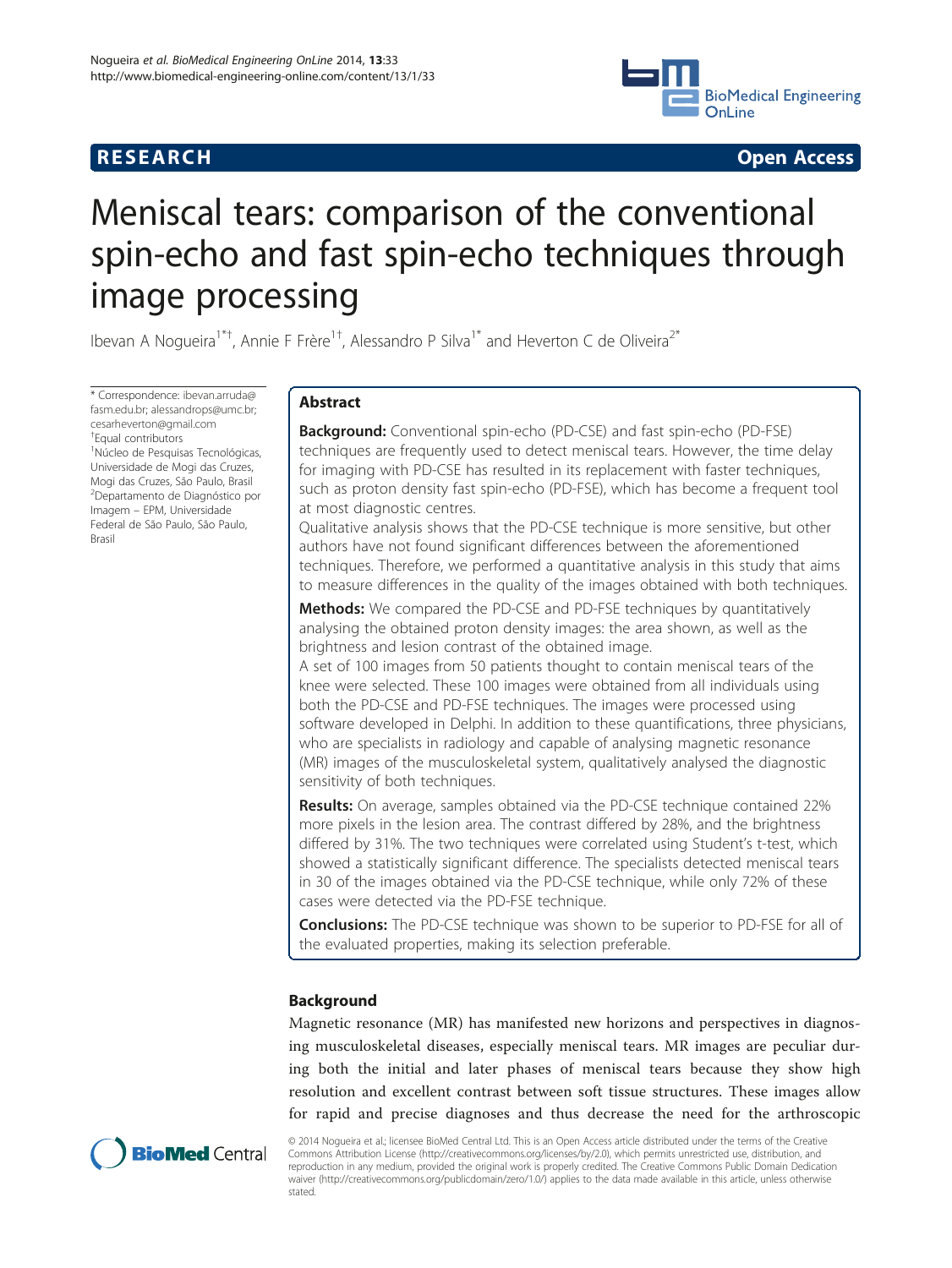procedures that were historically used as the gold standard. Arthroscopic surgery is inherently difficult because it depends on much practice due to the narrow knee joint spaces and the complex anatomic structures [[1](#page-7-0)]. However, inadequate MR techniques can mask these lesions [[2\]](#page-7-0). Initially, the best diagnostic images were obtained using the proton density conventional spin-echo (PD-CSE) technique with fat saturation. This method was a pioneering technique for detecting meniscal tears and was considered to be a viable alternative to arthroscopy [[3\]](#page-7-0). However, the time delay for imaging with PD-CSE resulted in its replacement with faster techniques, such as proton density fast spin-echo (PD-FSE), which has become a frequent tool at most diagnostic centres [\[4](#page-7-0)]. However, some researchers [[5\]](#page-7-0) find that the PD-FSE technique masks relevant details, as it loses over 10% of the image sensitivity, and suggest abandoning this technique. In contrast, other researchers [[6](#page-7-0)] have not found significant differences between the two techniques and reported that PD-CSE provided only a small improvement in image quality. However, these studies were based on qualitative analyses. Therefore, our study aims to compare the diagnostic sensitivity of PD-CSE and PD-FSE techniques by quantifying the size, brightness and contrast of the imaged area using computerised processing of lesion images obtained with both techniques. Three physicians who have specialised in radiology with experience in magnetic resonance (MR) imaging of the musculoskeletal system qualitatively analysed the diagnostic sensitivity of both techniques.

#### Methods

#### Image bank

A set of 100 MR images was obtained from 50 male patients aged between 20 and 50 years who presented with suspected meniscal tears of the knee. These images were obtained using both the PD-CSE and PD-FSE techniques on the same individual during routine examinations after receiving patient consent (CAAE- 0042.0.237.000-08). The Lumen Clinic Diagnostics Centre (Clínica Lúmen Centro de Diagnósticos, Brazil) agreed to provide images already analysed by the responsible physician of 30 cases with meniscal tears and 20 without (Control Group).

The exams were performed using a Signa 1.5 T magnetic resonance machine (Signa LX: GE, Milwaukee, WI, USA) with a quadrature coil dedicated to knee studies and a 33 mT gradient coil. The conditions for the PD-FSE technique were a repetition time of 2260 ms and 2000 ms for the PD-CSE. For both techniques: echo time of 20 ms, a sectional thickness of 4.0 mm, an interval of 0.4 mm, a matrix frequency of 320, a phase of 256, a FOV (field of view) of 20 cm, 2 excitations (NEX), a bandwidth of 31.5 MHz. To PD-FSE was used a turbo factor of 4.

The images were collected in the DICOM format and transformed into BMP (bitmap).

## Qualitative analysis

Three physicians who specialised in the musculoskeletal system and are capable of analysing magnetic resonance exams qualitatively evaluated the images. The evaluators were shown the 100 images without any indication of the technique used. They were then asked to determine the images that showed meniscal tears, i.e., to provide a diagnosis. Their answers were recorded using a standard questionnaire that was manually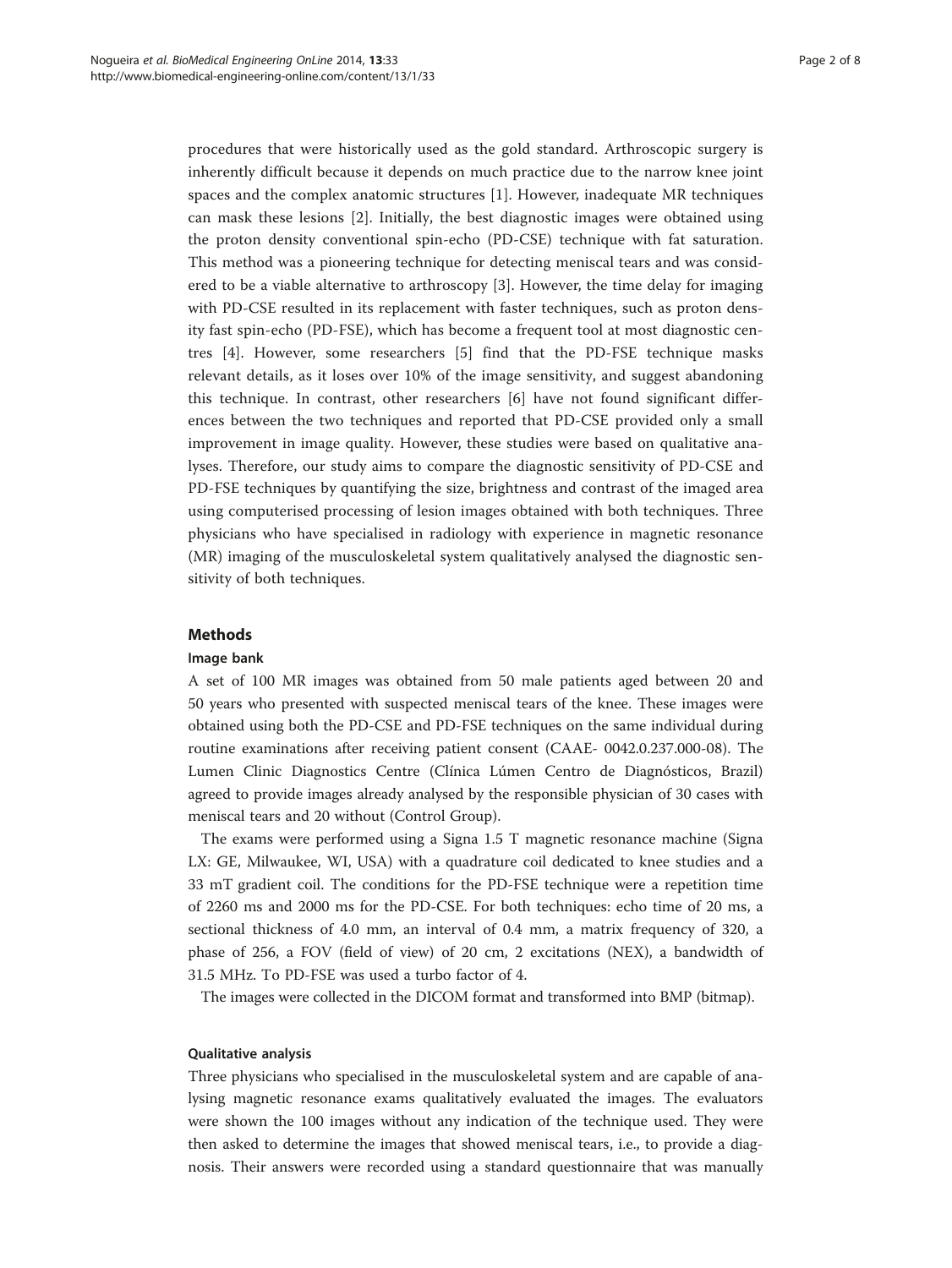filled out by the evaluators. To analyse the inter-observer reliability was used the contingency coefficient C.

### Quantitative analysis

The image processing software was developed using the Delphi v.7.0 language. A method for growing from a seed pixel was used to segment the region of interest, the meniscal tears. This method fills the region from an initial seed by analysing the direct neighbours [[7\]](#page-7-0). This method performs well with small images without intersections between neighbouring regions. However, this method cannot easily automatically determine the growth boundary. In fact, finding a single value that works well for all lesions is difficult. We adopted an algorithm that adjusts the threshold value in an adaptive manner based on an estimate of the intensity of the external region [[8\]](#page-7-0).

Three meniscal lesion specialists validated these segmentations. These specialists compared the region marked by the computer to the lesions they identified. The developed software program also allowed a histogram of the region to be obtained. The contrast values were calculated from this histogram while considering the grey levels for pixels both within and outside the lesion. To define the contour, the border contrast was measured in 5 directions using line histograms for a total of 10 measurements, and the number of pixels in the segmented area was calculated.

The processing results were analysed using Student's t-test to establish any significant differences between the analysed parameters for images obtained using the two techniques.

## Results

The evaluators analysed 100 images and detected lesions in 52 (physician 1), 51 (physician 2) and 52 (physician 3) images. After these evaluations, the images were categorised via the acquisition technique. The three evaluators found the same 30 images to certainly show meniscal tears for images obtained via the PD-CSE technique. The evaluators detected lesions in only 21 (physician 2) and 22 (physicians 1 and 3) of the 30 corresponding images obtained via PD-FSE. The average sensitivity was 72%. The contingency coefficient C showed which there was no significant difference in the inter-observer reliability ( $C = 0.0351$ ,  $p = 0.94$ ). In relation to previous images that had already been analysed (30 Positives and 20 Negatives). Meniscal tears were not detected in the 20 images of asymptomatic patients (False Positive). These images correspond to patients without lesions in the control group.

In general, the evaluators considered the PD-CSE images to provide greater clarity and contour definition. The quality criteria considered by the specialists were individually established as a function of their professional experience.

For the quantitative analysis, the 30 images identified as containing meniscal tears using the PD-CSE technique and the corresponding images obtained via PD-FSE were processed. To illustrate, Figures [1, 2](#page-3-0) and [3](#page-4-0) show the images obtained via PD-CSE and PD-FSE for volunteers V1, V17 and V28. In these images, the area marked during processing is highlighted. The 60 images were used to calculate the number of pixels, contrast and brightness in the marked region. The results for these images are shown in Figures [4](#page-4-0), [5](#page-5-0), and [6](#page-5-0) as well as Table [1](#page-6-0).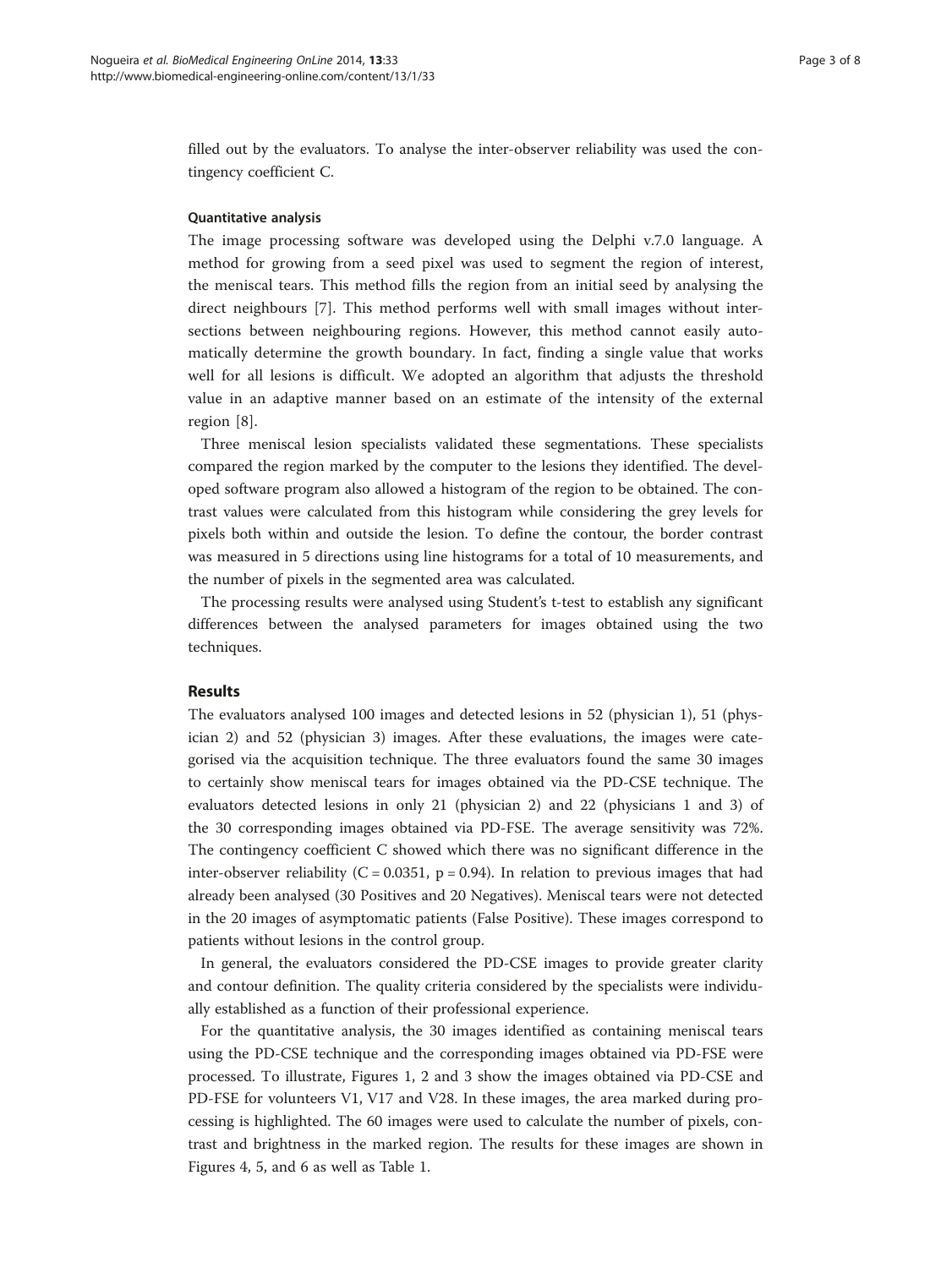<span id="page-3-0"></span>

The paired Student's t-test was applied to the image processing data generated using both techniques and resulted in t values of  $7.1203$  ( $p < 0.01$ ) for the number of pixels (Figure [4\)](#page-4-0), 6.1277 ( $p < 0.01$ ) for the contrast (Figure [5](#page-5-0)) and 6.0553 ( $p < 0.01$ ) for the brightness (Figure [6](#page-5-0)), i.e., the difference between the techniques was significant. A comparison of the pixel number shows a 22% greater area marked in the PD-CSE samples, a 28% difference in contrast, and a 31% difference in brightness.

## **Discussion**

In this study, evaluators of 100 representative knee images found a decreased accuracy in identifying meniscal tears when PD-FSE was used. These specialists found that PD-FSE resulted in a loss of clarity due to the blurring of the structures of interest as well as the reduced image size, brightness and contrast, which compromised the visualisation of small lesions. All of the experts found that the edges and lesion contours were

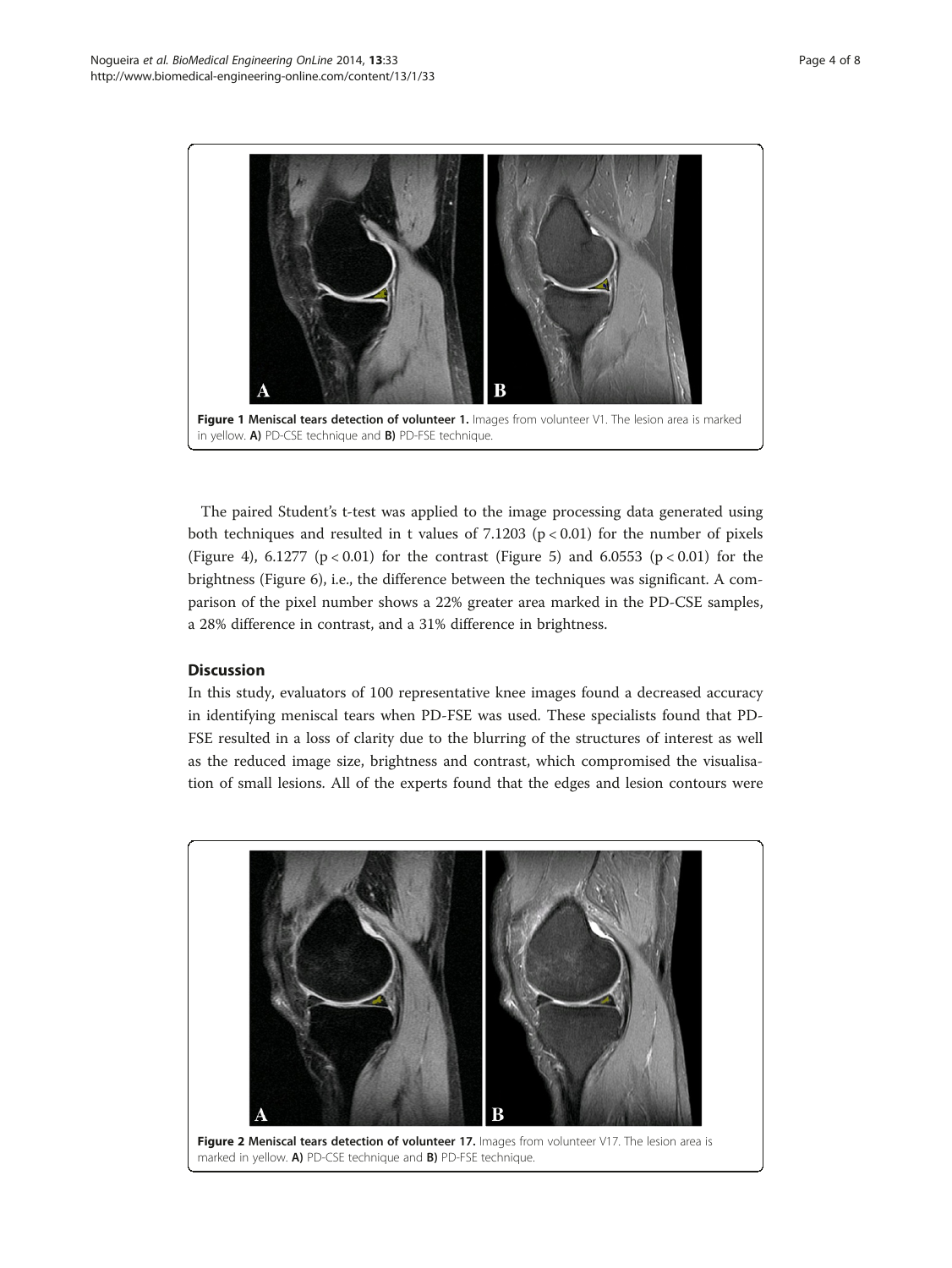<span id="page-4-0"></span>

better defined in PD-CSE images. However, these analyses are subjective. Currently, the applications of the analysis of variability are increasing in the medical field. A classification of these techniques has been widely discussed [[9](#page-7-0)] and is applied in this study to better assess the sensitivity of each diagnostic method.

The quantification results from the image processing showed that the PD-CSE technique showed lesions with an average of 22% more pixels than those obtained via PD-FSE, which agreed with the opinion of the evaluating physicians. Moreover, the quantification showed that the first method yielded larger images. The 28% difference in lesion contrast confirms the opinion of the specialists that PD-CSE provides higher definition. The average 31% increase in brightness is consistent with the opinion of the physicians on clarity.

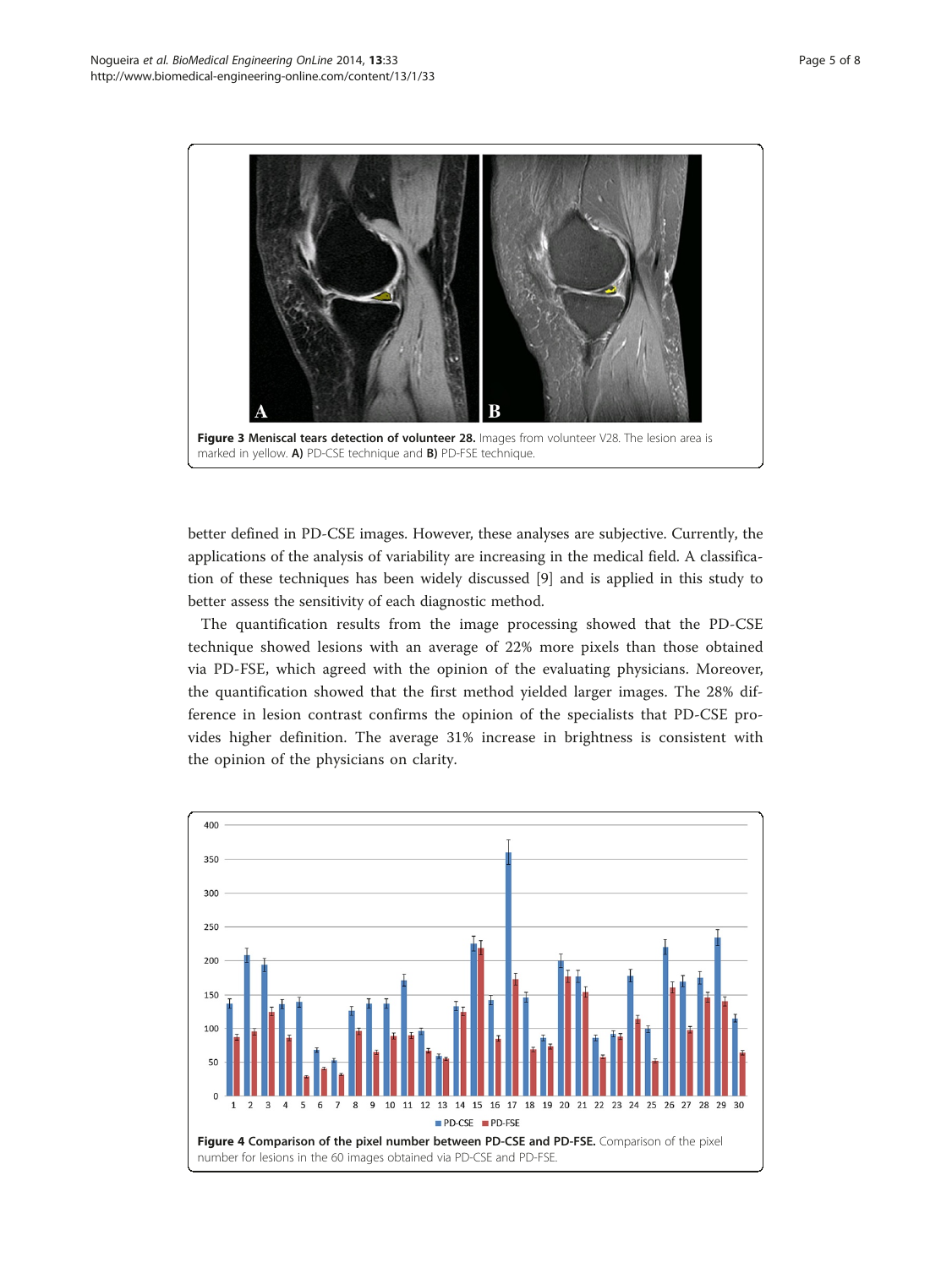<span id="page-5-0"></span>

Previous studies in the literature [\[4](#page-7-0)-[6,10\]](#page-7-0) have compared the PD-CSE and PD-FSE techniques used to evaluate meniscal tears. These studies were based on arthroscopy procedures and visual observations by imaging specialists. Various researchers [\[4,6](#page-7-0)] did not find a significant difference between the two techniques and only referenced a small preference for the PD-CSE quality. Other authors [[10\]](#page-7-0) concluded that the PD-FSE technique is better because the technique is rapid and highly precise, specific, and sensitive for lesions on the medial poles and lateral portions of the meniscus. However, other authors [[5\]](#page-7-0) suggested that this technique might mask relevant details or generate doubts in the image presentation. These authors [[5\]](#page-7-0) found that meniscal tears are more visible in PD-CSE and recommend abandoning PD-FSE, having estimated a 10% loss of

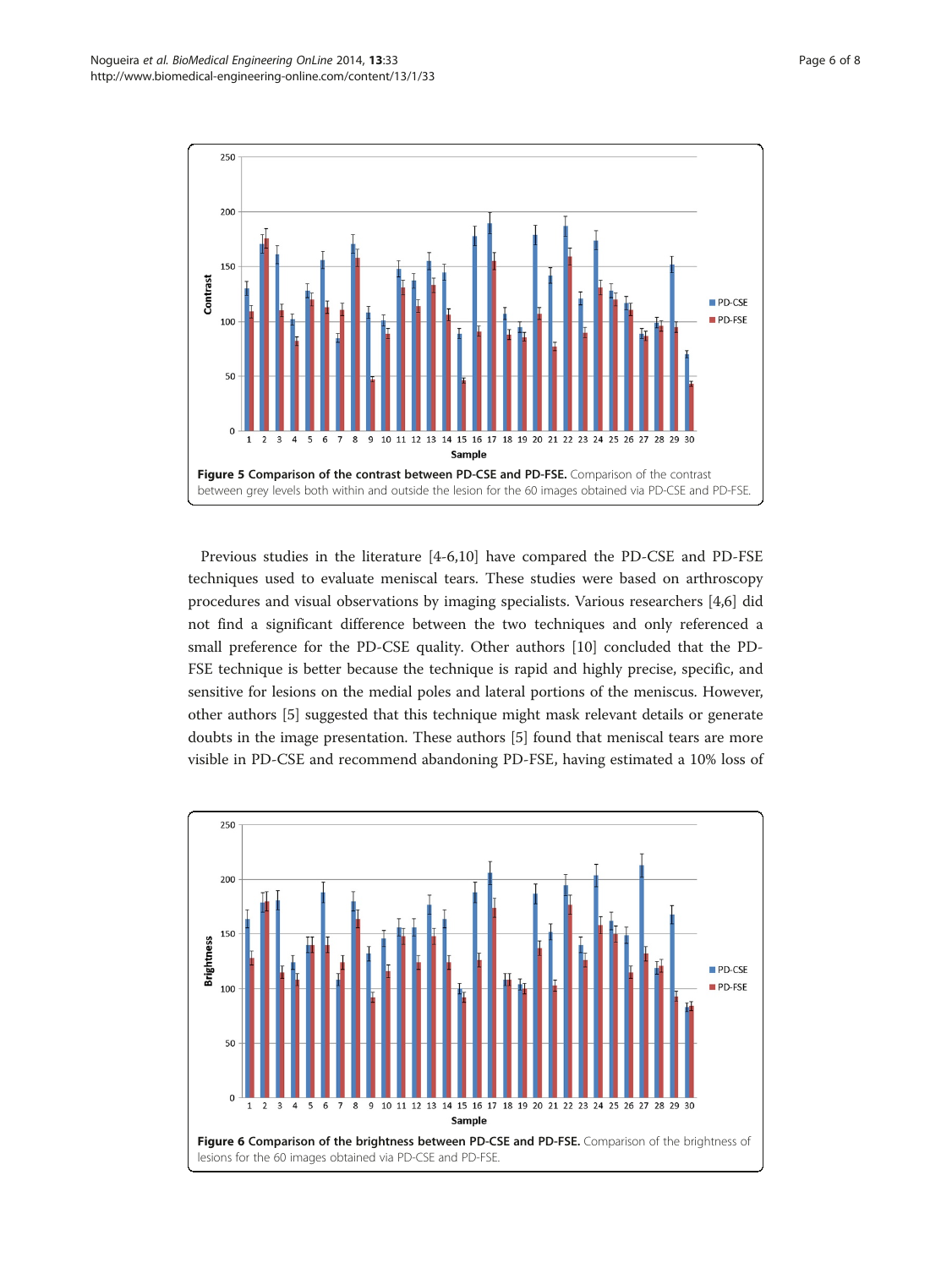| Sample         | Contrast |        | <b>Brightness</b> |        | Number of pixel |        |
|----------------|----------|--------|-------------------|--------|-----------------|--------|
|                | PD-CSE   | PD-FSE | PD-CSE            | PD-FSE | PD-CSE          | PD-FSE |
| $\mathbf{1}$   | 130      | 109    | 164               | 128    | 137             | 87     |
| $\sqrt{2}$     | 171      | 176    | 179               | 180    | 208             | 95     |
| $\mathsf 3$    | 161      | 110    | 181               | 115    | 194             | 125    |
| $\overline{4}$ | 102      | 82     | 124               | 108    | 136             | 86     |
| 5              | 128      | 120    | 140               | 140    | 139             | 29     |
| 6              | 156      | 113    | 188               | 140    | 68              | 41     |
| $\overline{7}$ | 85       | 111    | 108               | 124    | 53              | 32     |
| $\,8\,$        | 171      | 158    | 180               | 164    | 126             | 96     |
| 9              | 108      | 47     | 132               | 92     | 137             | 65     |
| 10             | 101      | 89     | 146               | 116    | 137             | 89     |
| 11             | 148      | 131    | 156               | 148    | 171             | 90     |
| 12             | 137      | 114    | 156               | 124    | 96              | 67     |
| 13             | 155      | 133    | 177               | 148    | 59              | 55     |
| 14             | 145      | 106    | 164               | 124    | 133             | 125    |
| 15             | 89       | 46     | 100               | 92     | 225             | 219    |
| 16             | 178      | 91     | 188               | 126    | 142             | 85     |
| 17             | 190      | 155    | 206               | 174    | 360             | 173    |
| 18             | 107      | 88     | 108               | 108    | 146             | 69     |
| 19             | 95       | 86     | 104               | 100    | 86              | 73     |
| 20             | 179      | 107    | 187               | 137    | 200             | 177    |
| 21             | 142      | 77     | 152               | 103    | 177             | 154    |
| 22             | 187      | 159    | 195               | 177    | 86              | 58     |
| 23             | 121      | 90     | 140               | 126    | 92              | 88     |
| 24             | 174      | 131    | 204               | 158    | 178             | 114    |
| 25             | 128      | 120    | 162               | 150    | 99              | 52     |
| 26             | 117      | 111    | 149               | 115    | 220             | 161    |
| 27             | 89       | 87     | 213               | 132    | 170             | 98     |
| 28             | 99       | 96     | 119               | 121    | 175             | 146    |
| 29             | 152      | 95     | 168               | 93     | 234             | 140    |
| 30             | 70       | 43     | 83                | 84     | 115             | 64     |

## <span id="page-6-0"></span>Table 1 Results of quantification

Number of pixels, contrast and brightness for the lesion images obtained via PD-CSE and PD-FSE.

sensitivity; the quantification results from our study prove that PD-CSE images are more sensitive. A considerable increase in the grey scale was observed when comparing the frequencies, which indicates a greater sensitivity across the examined region. The results of this study bring into question the use of PD-FSE because it compromises or even prevents the detection of small lesions.

## Conclusions

This analysis of using PD-CSE and PD-FSE with fat saturation to evaluate meniscal tears found that the PD-CSE technique allowed detecting more lesions. The qualitative analysis results showed that PD-CSE was 28% more sensitive than PD-FSE. The PD-CSE technique is approximately 10% slower than PD-FSE. The significant difference in